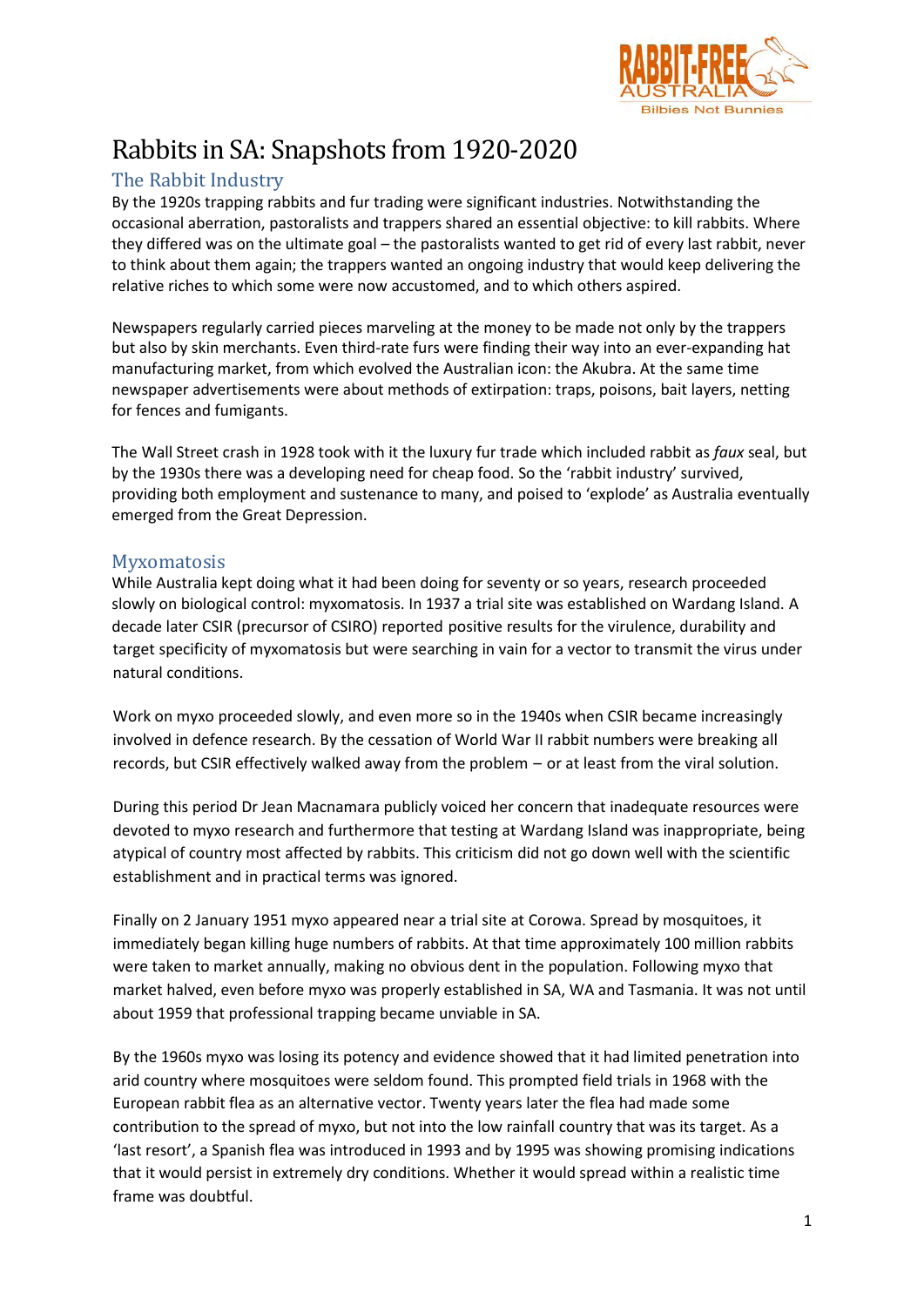

Notwithstanding its success in reducing rabbit populations, myxo was widely seen as a very cruel treatment. Even its strongest advocates agreed that more humane solutions should be sought. In 1985 steel jaw traps became illegal in SA and restrictions were placed on the use of 1080 poison.

That the rabbit problem was far from over finally sank in to the wider public in November 1988. Peter Bird of the SA Animal and Plant Control Commission took what was to become the most widely published rabbit photo of all time.



Rabbits at Quinyambie Station. Image: Peter Bird

On Quinyambie station, after a couple of wet years an estimated 20 million rabbits did not obey the rules of sustainable development. Breeding with such rapidity in the abundant vegetation they simply ate themselves out of food and water. The tragic images of thousands of emaciated rabbits scurrying amongst the corpses of brethren in search of shade rammed home the awful truth. This horrifying story found its way into the most unlikely publications, magazines that would never publish rural or environmental issues but thrived on sensation. If that was what it took to raise awareness of the need for a new weapon to complement myxo, then so be it.

### Calicvirus

In 1991 a strain of the Rabbit Haemorrhagic Disease virus (RHDv – a calicivirus), sourced from the Czech Republic, arrived at the Australian Animal Health Laboratory (AAHL) in Geelong with the blessing of the ministers for primary production and for environment. There it was screened for safety to humans, domestic animals and native fauna, bearing in mind possible future mutations; and for efficacy, measured against alternatives – will it kill and continue to kill subsequent generations of rabbits, and will the disease spread. And there was a further caveat: death should occur quickly and with little evidence of distress.